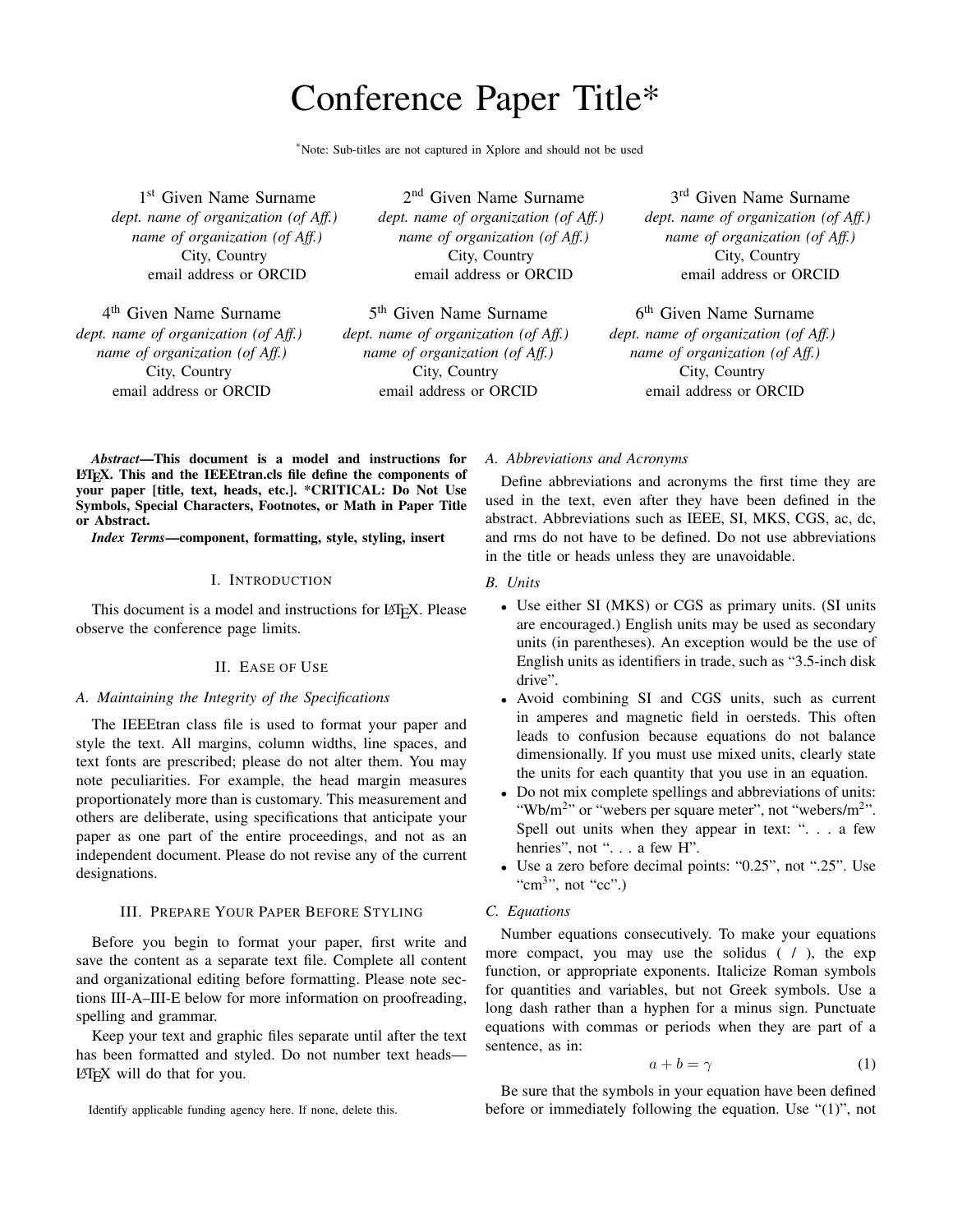"Eq. (1)" or "equation (1)", except at the beginning of a sentence: "Equation (1) is . . ."

## *D. LATEX-Specific Advice*

Please use "soft" (e.g., \eqref{Eq}) cross references instead of "hard" references (e.g., (1)). That will make it possible to combine sections, add equations, or change the order of figures or citations without having to go through the file line by line.

Please don't use the {eqnarray} equation environment. Use {align} or {IEEEeqnarray} instead. The {eqnarray} environment leaves unsightly spaces around relation symbols.

Please note that the {subequations} environment in LAT<sub>EX</sub> will increment the main equation counter even when there are no equation numbers displayed. If you forget that, you might write an article in which the equation numbers skip from (17) to (20), causing the copy editors to wonder if you've discovered a new method of counting.

 $BIBT<sub>F</sub>X$  does not work by magic. It doesn't get the bibliographic data from thin air but from .bib files. If you use  $BIBT<sub>E</sub>X$ to produce a bibliography you must send the .bib files.

LATEX can't read your mind. If you assign the same label to a subsubsection and a table, you might find that Table I has been cross referenced as Table IV-B3.

LATEX does not have precognitive abilities. If you put a \label command before the command that updates the counter it's supposed to be using, the label will pick up the last counter to be cross referenced instead. In particular, a  $\lambda$ label command should not go before the caption of a figure or a table.

Do not use  $\nonumber$  \nonumber inside the {array} environment. It will not stop equation numbers inside {array} (there won't be any anyway) and it might stop a wanted equation number in the surrounding equation.

## *E. Some Common Mistakes*

- The word "data" is plural, not singular.
- The subscript for the permeability of vacuum  $\mu_0$ , and other common scientific constants, is zero with subscript formatting, not a lowercase letter "o".
- In American English, commas, semicolons, periods, question and exclamation marks are located within quotation marks only when a complete thought or name is cited, such as a title or full quotation. When quotation marks are used, instead of a bold or italic typeface, to highlight a word or phrase, punctuation should appear outside of the quotation marks. A parenthetical phrase or statement at the end of a sentence is punctuated outside of the closing parenthesis (like this). (A parenthetical sentence is punctuated within the parentheses.)
- A graph within a graph is an "inset", not an "insert". The word alternatively is preferred to the word "alternately" (unless you really mean something that alternates).
- Do not use the word "essentially" to mean "approximately" or "effectively".
- In your paper title, if the words "that uses" can accurately replace the word "using", capitalize the "u"; if not, keep using lower-cased.
- Be aware of the different meanings of the homophones "affect" and "effect", "complement" and "compliment", "discreet" and "discrete", "principal" and "principle".
- Do not confuse "imply" and "infer".
- The prefix "non" is not a word; it should be joined to the word it modifies, usually without a hyphen.
- There is no period after the "et" in the Latin abbreviation "et al.".
- The abbreviation "i.e." means "that is", and the abbreviation "e.g." means "for example".

An excellent style manual for science writers is [7].

## *F. Authors and Affiliations*

The class file is designed for, but not limited to, six authors. A minimum of one author is required for all conference articles. Author names should be listed starting from left to right and then moving down to the next line. This is the author sequence that will be used in future citations and by indexing services. Names should not be listed in columns nor group by affiliation. Please keep your affiliations as succinct as possible (for example, do not differentiate among departments of the same organization).

## *G. Identify the Headings*

Headings, or heads, are organizational devices that guide the reader through your paper. There are two types: component heads and text heads.

Component heads identify the different components of your paper and are not topically subordinate to each other. Examples include Acknowledgments and References and, for these, the correct style to use is "Heading 5". Use "figure caption" for your Figure captions, and "table head" for your table title. Run-in heads, such as "Abstract", will require you to apply a style (in this case, italic) in addition to the style provided by the drop down menu to differentiate the head from the text.

Text heads organize the topics on a relational, hierarchical basis. For example, the paper title is the primary text head because all subsequent material relates and elaborates on this one topic. If there are two or more sub-topics, the next level head (uppercase Roman numerals) should be used and, conversely, if there are not at least two sub-topics, then no subheads should be introduced.

# *H. Figures and Tables*

*a) Positioning Figures and Tables:* Place figures and tables at the top and bottom of columns. Avoid placing them in the middle of columns. Large figures and tables may span across both columns. Figure captions should be below the figures; table heads should appear above the tables. Insert figures and tables after they are cited in the text. Use the abbreviation "Fig. 1", even at the beginning of a sentence.